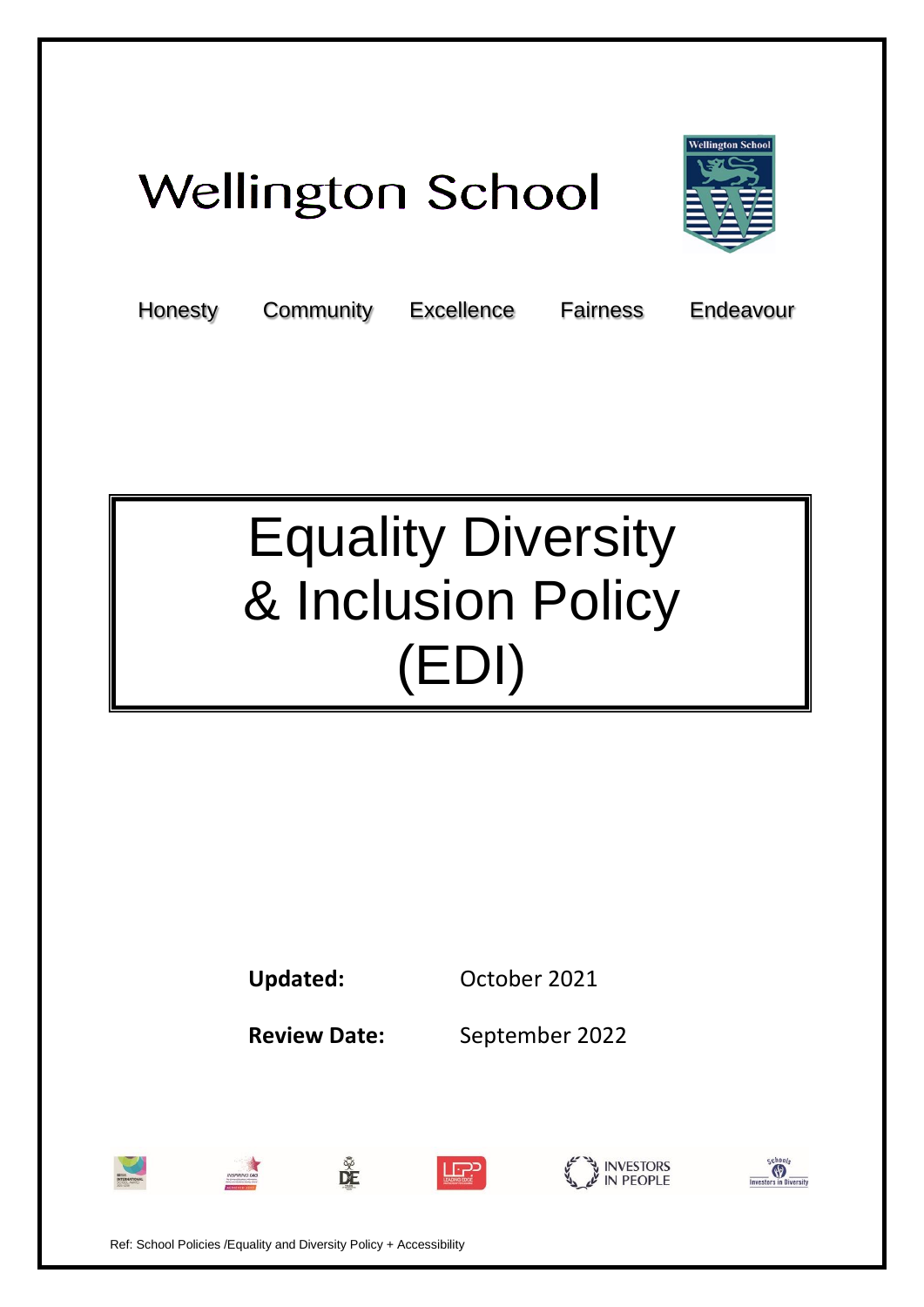# **Wellington School**



# **Policy Title Equality Diversity & Inclusion (EDI)**

# *Summary of Contents*

- 1. Aims
- 2. Legislation and guidance
- 3. Roles and responsibilities
- 4. Eliminating discrimination
- 5. Advancing equality of opportunity
- 6. Fostering good relations
- 7. Equality considerations in decision-making
- 8. Equality objectives 2021-2022
- 9. Monitoring arrangements
- 10.Links with other policies

| Date of Update                   | October 2021                     |
|----------------------------------|----------------------------------|
| <b>Review Date</b>               | September 2022                   |
| <b>Status</b>                    | <b>Statutory</b>                 |
| <b>Member of SLT Responsible</b> | <b>Stuart Beeley Headteacher</b> |

| <b>Amendments</b>                                                                | By whom             | <b>Date</b> |
|----------------------------------------------------------------------------------|---------------------|-------------|
| Insertion of name for Link Governor                                              | L Jaunbocus- Cooper | 30/01/22    |
| Any phrases pertaining to gender refer to<br>$\bullet$<br>gender/gender identity | L Jaunbocus- Cooper | 30/01/22    |
| Equality Objective 1- insertion of specific<br>dates                             | L Jaunbocus- Cooper | 30/01/22    |
| Equality Objective 3- inclusion of<br>transgender and disablism                  | L Jaunbocus- Cooper | 30/01/22    |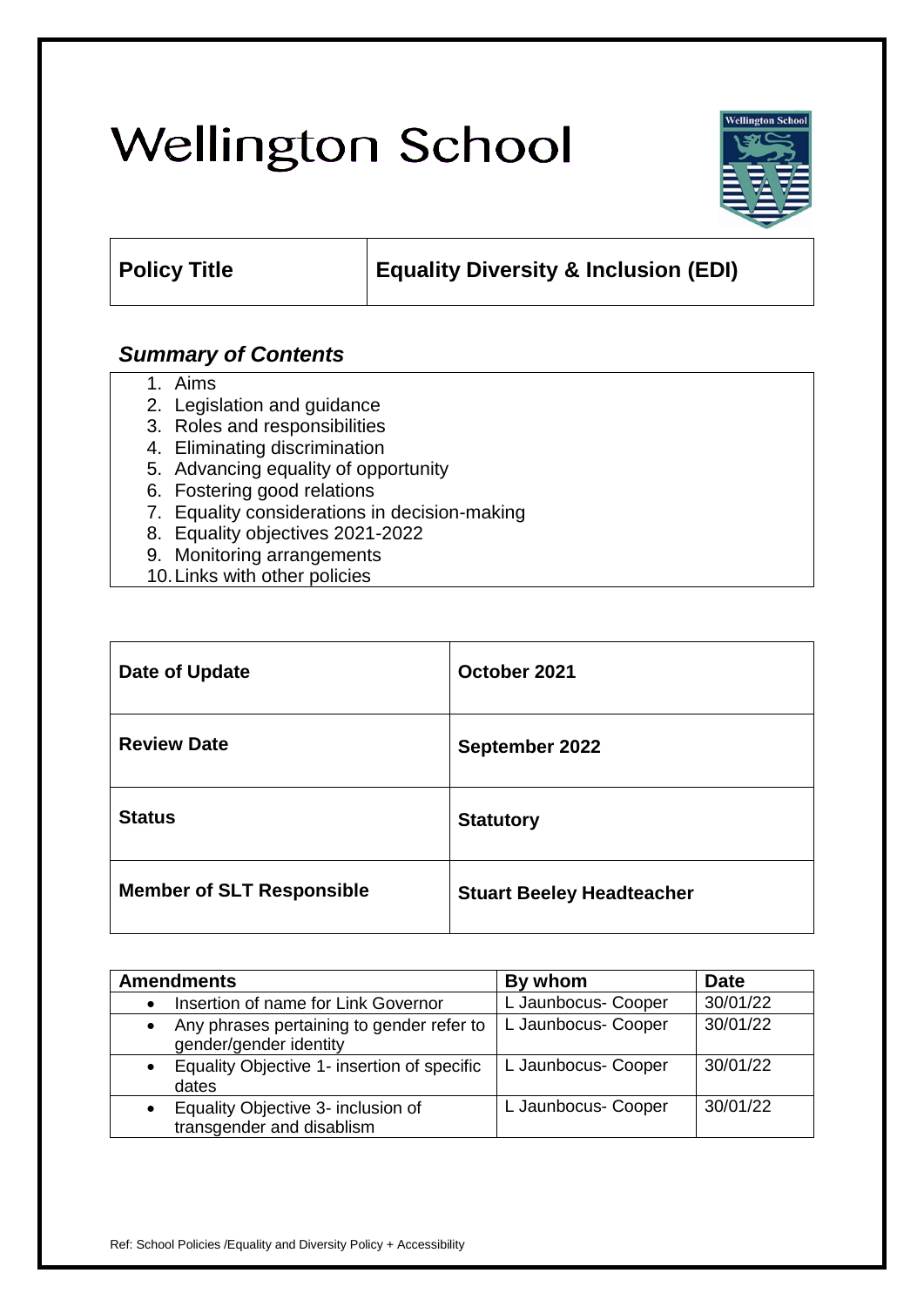# **Equality Diversity & Inclusion Policy**

# **1. Aims**

Wellington School aims to meet its obligations under the Public Sector Equality Duty. We aim to:

- Eliminate discrimination and other conduct that is prohibited by the Equality Act 2010
- Advance equality of opportunity between people who share a protected characteristic and people who do not share it
- Foster good relations across all characteristics between people who share a protected characteristic and people who do not share it
- Provide a secure environment in which all our students can flourish and achieve all five outcomes of 'Every Child Matters' (be healthy, stay safe, enjoy and achieve, make a positive contribution, and enjoy economic wellbeing)
- Provide a learning environment where all individuals see themselves reflected and feel a sense of belonging
- Prepare students for life in a diverse society in which children are able to see their place in the local, regional, national and international community;
- Include and value the contribution of all families to our understanding of equality and diversity
- Provide positive non-stereotyping information about different groups of people regardless of gender, ethnicity, disability, sexual orientation, religion and age;
- Plan systematically to improve our understanding and promotion of diversity; actively challenge discrimination and disadvantage
- Make inclusion a thread which runs through all our activities

# **2. Legislation and guidance**

This document meets the requirements under the following legislation:

- [The Equality Act 2010,](http://www.legislation.gov.uk/ukpga/2010/15/contents) which introduced the public sector equality duty and protects people from discrimination
- [The Equality Act 2010 \(Specific Duties\) Regulations 2011,](http://www.legislation.gov.uk/uksi/2011/2260/contents/made) which require schools to publish information to demonstrate how they are complying with the public sector equality duty and to publish equality objectives
- This document is also based on Department for Education (DfE) guidance: [The Equality Act 2010 and schools.](https://www.gov.uk/government/publications/equality-act-2010-advice-for-schools)
- This document complies with our funding agreement and articles of association.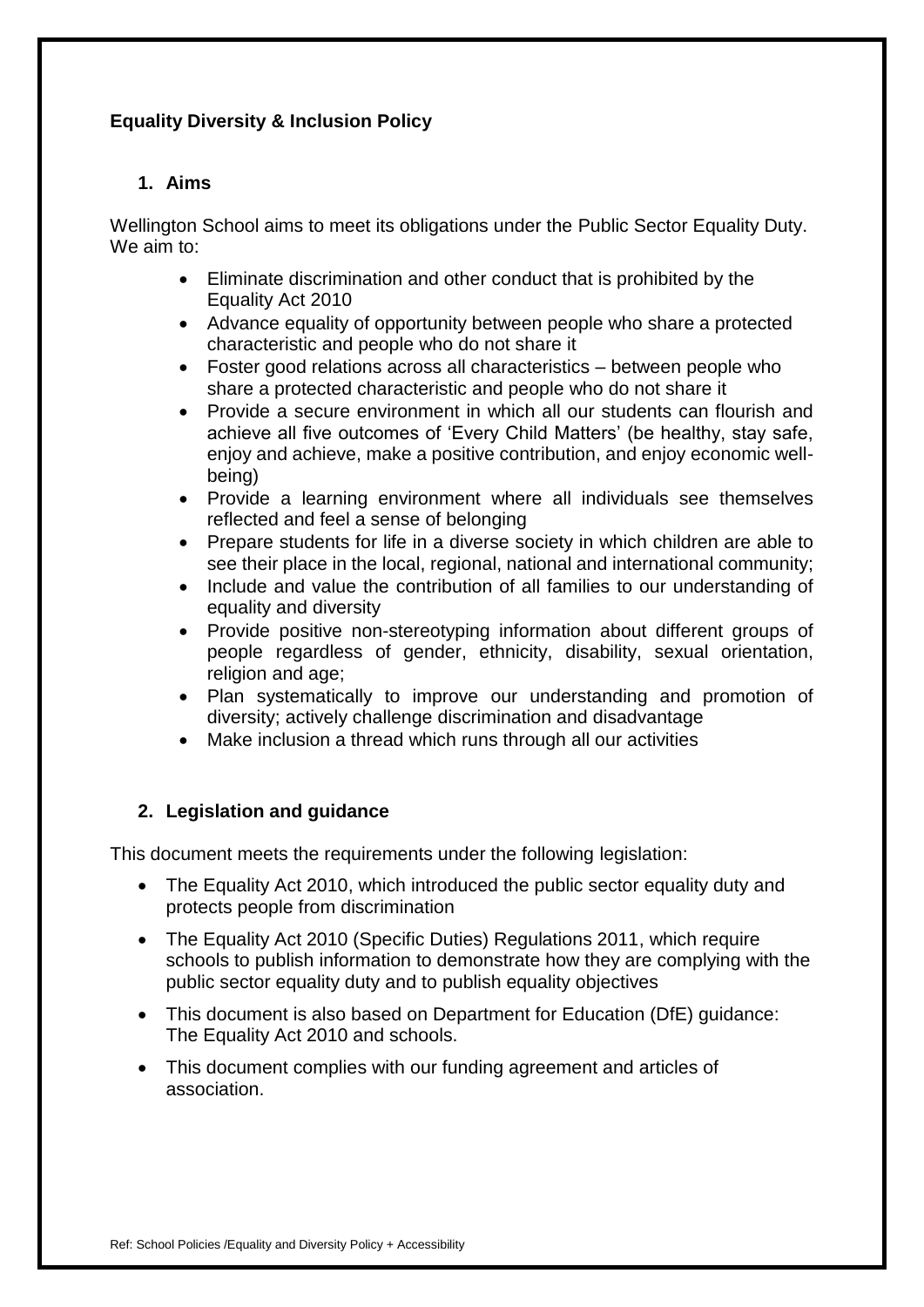# **3. Roles and responsibilities**

The Governing body will:

- Ensure that the equality information and objectives as set out in this statement are published and communicated throughout the school, including to staff, pupils and parents
- Ensure that the published equality information is updated at least every year, and that the objectives are reviewed and updated at least every 4 years
- Delegate responsibility for monitoring the achievement of the objectives on a daily basis to the headteacher

The EDI link governor is Louise Speed who will:

- Meet with the designated member of staff for EDI every term, to discuss any issues and how these are being addressed
- Ensure they're familiar with all relevant legislation and the contents of this document
- Attend appropriate equality and diversity training
- Report back to the full governing board regarding any issues

The Headteacher and EDI Lead will:

- The designated member of staff for EDI is Louise Jaunbocus-Cooper- Deputy Headteacher
- Promote knowledge and understanding of the equality objectives amongst staff and pupils
- Monitor success in achieving the objectives and report back to governors
- Promote knowledge and understanding of the equality objectives amongst staff and pupils
- Meet with the EDI link governor every term to raise and discuss any issues
- Identify any staff training needs, and deliver training as necessary

# **All Staff**

It is the responsibility of all staff to:

- Be vigilant in all areas of the school for any type of harassment and bullying;
- Deal effectively with all incidents from overt name-calling to the subtler forms of victimisation caused by perceived differences;
- Identify and challenge bias and stereotyping within the curriculum and in the school's culture;
- Promote equality and good relations and not discriminate on grounds of race, ethnicity, gender, gender identity, religion, age and sexual orientation;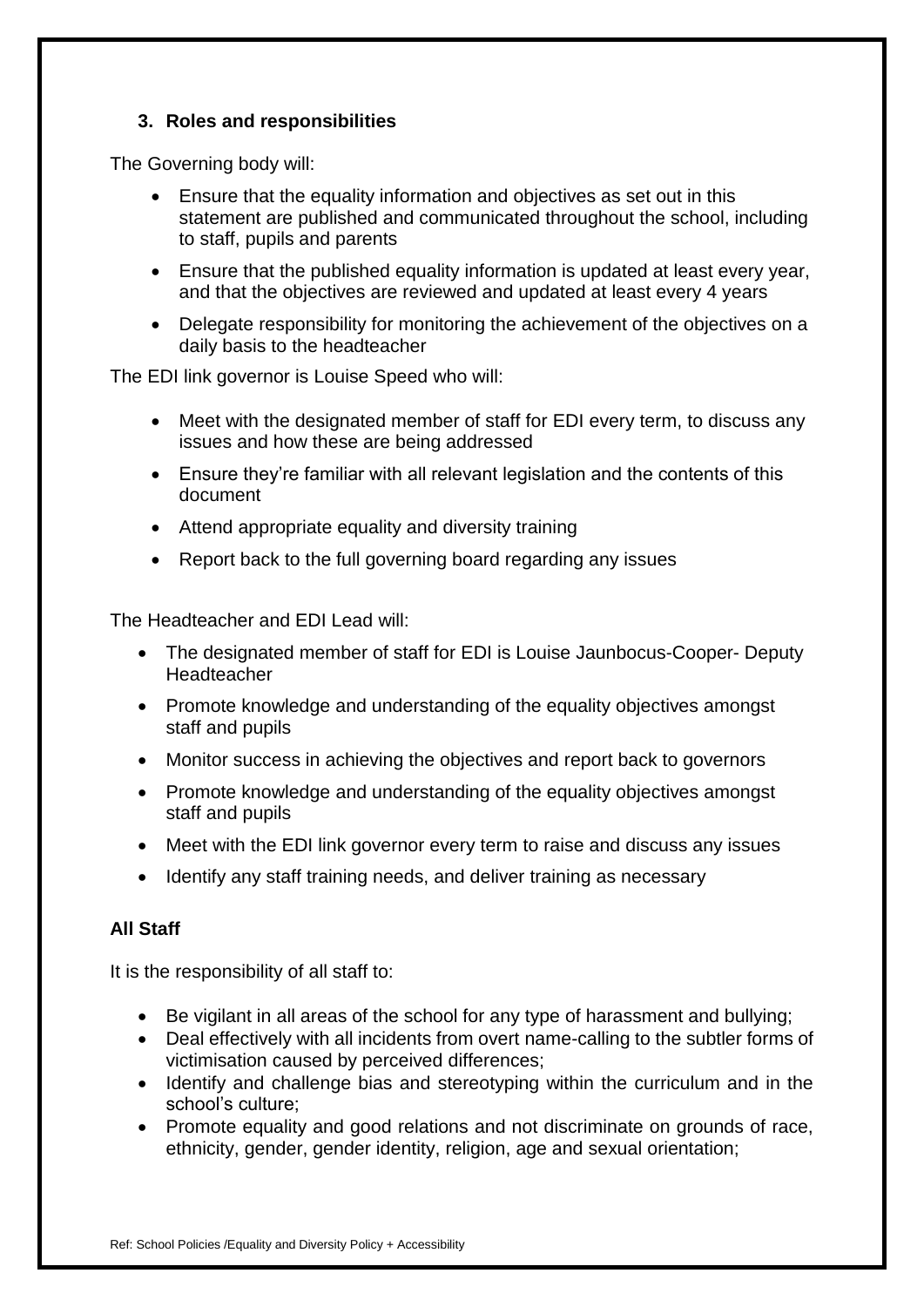- Promote an inclusive curriculum and whole school ethos which reflects our diverse society;
- Keep up to date with equality legislation, development and issues by attending relevant training and accessing information from appropriate sources.

# **4. Eliminating discrimination**

The school is aware of its obligations under the Equality Act 2010 and complies with non-discrimination provisions.

Where relevant, our policies include reference to the importance of avoiding discrimination and other prohibited conduct.

Staff and governors are regularly reminded of their responsibilities under the Equality Act, for example during meetings. Where this has been discussed during a meeting it is recorded in the meeting minutes.

New staff receive training on the Equality Act as part of their induction, and all staff receive refresher training every September.

# **5. Advancing equality of opportunity**

As set out in the DfE guidance on the Equality Act, the school aims to advance equality of opportunity by:

- Removing or minimising disadvantages suffered by people which are connected to a particular characteristic they have (e.g. pupils with disabilities, or pupils who are being subjected to homophobic bullying)
- Taking steps to meet the particular needs of people who have a particular characteristic (e.g. enabling Muslim pupils to pray at prescribed times)
- Encouraging people who have a particular characteristic to participate fully in any activities (e.g. encouraging all pupils to be involved in the full range of school societies for example Anti-racism Ambassadors)

In fulfilling this aspect of the duty, the school will:

- Publish attainment data each academic year showing how pupils with different characteristics are performing
- Analyse the above data to determine strengths and areas for improvement, implement actions in response and publish this information
- Make evidence available identifying improvements for specific groups (e.g. declines in incidents of homophobic or transphobic bullying)
- Publish further data about any issues associated with particular protected characteristics, identifying any issues which could affect our own pupils

# **5. Fostering good relations**

The school aims to foster good relations between those who share a protected characteristic and those who do not share it by: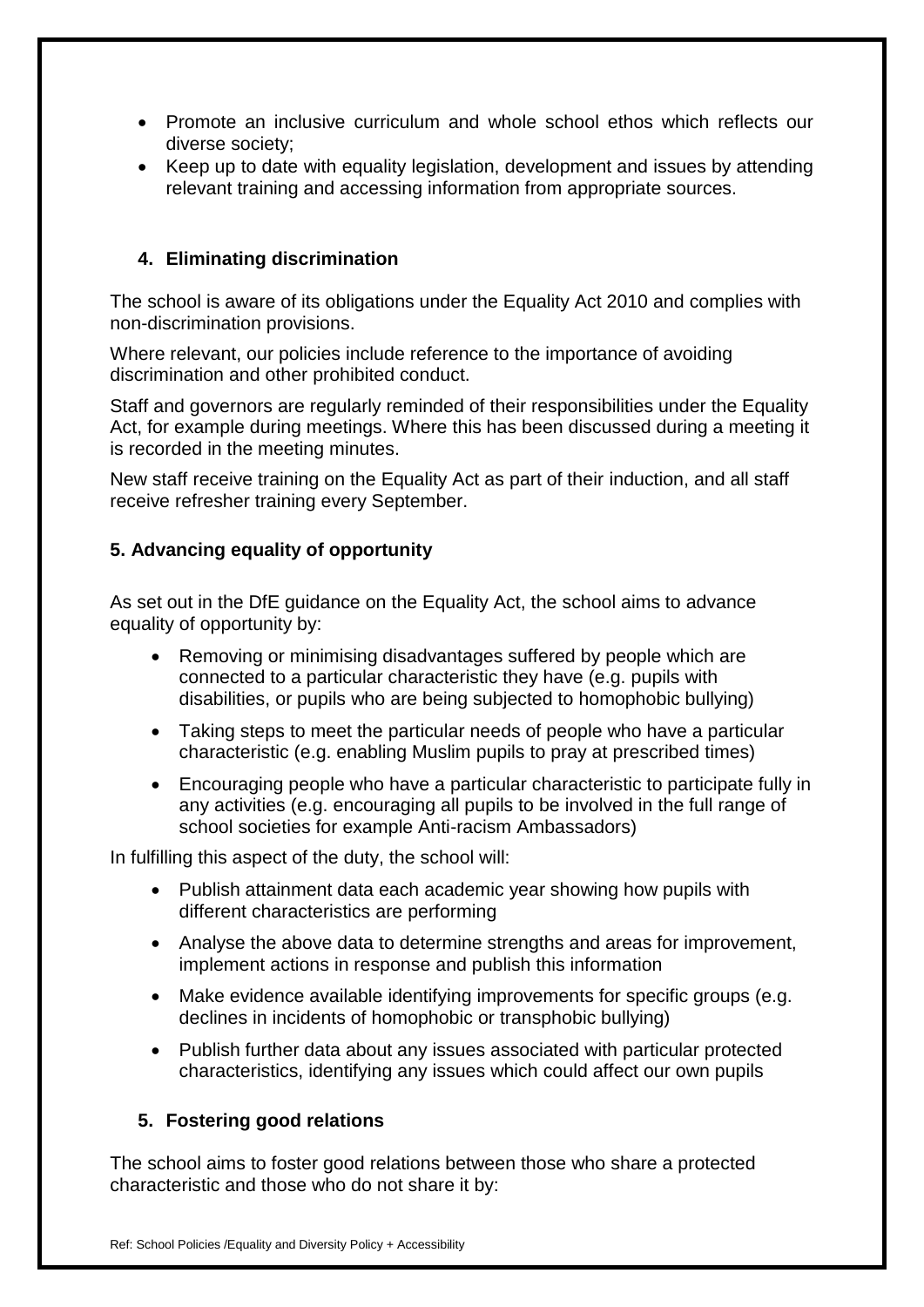- Promoting tolerance, friendship and understanding of a protected characteristics through different aspects of our curriculum. This includes teaching in RE, citizenship and personal, social, health and economic (PSHE), Curriculum 4 Life Tutor Programme. Also, through activities in other curriculum areas, for example, as part of teaching and learning in English/reading, pupils will be introduced to literature from a range of cultures. In History a global, decolonised view is delivered
- Holding assemblies dealing with relevant issues. Pupils will be encouraged to take a lead in such assemblies and we will also invite external speakers to contribute
- Working with our local community. This includes inviting leaders of local faith groups to speak at assemblies, and organising school trips and activities based around the local community
- Encouraging and implementing initiatives to deal with tensions between different groups of pupils within the school. For example, our school council has representatives from different year groups and is formed of pupils from a range of backgrounds. All pupils are encouraged to participate in the school's activities, such as sports clubs. We also work with parents to promote knowledge and understanding of different cultures
- We have developed links with people and groups who have specialist knowledge about particular characteristics, which helps inform and develop our approach

# **6. Equality considerations in decision-making**

The school ensures it has due regard to equality considerations whenever significant decisions are made.

The school always considers the impact of significant decisions on particular groups. For example, when a school trip or activity is being planned, the school considers whether the trip:

- Cuts across any religious holidays
- Is accessible to pupils with disabilities
- Has equivalent facilities for all gender identities

# **7. Equality objectives 2021-2022**

# **Objective 1**

Undertake an analysis of recruitment data and trends with regard to ethnicity. Increase the representation of staff from BAME communities over a 4-year period (from July 2021 to July in 2025)

# **Objective 2**

To continue to close gaps in attainment and achievement between students and all groups of students: by gender, disadvantage, Special Educational Needs and Disabilities, Looked After Children, and students from different heritage groups

# **Objective 3**